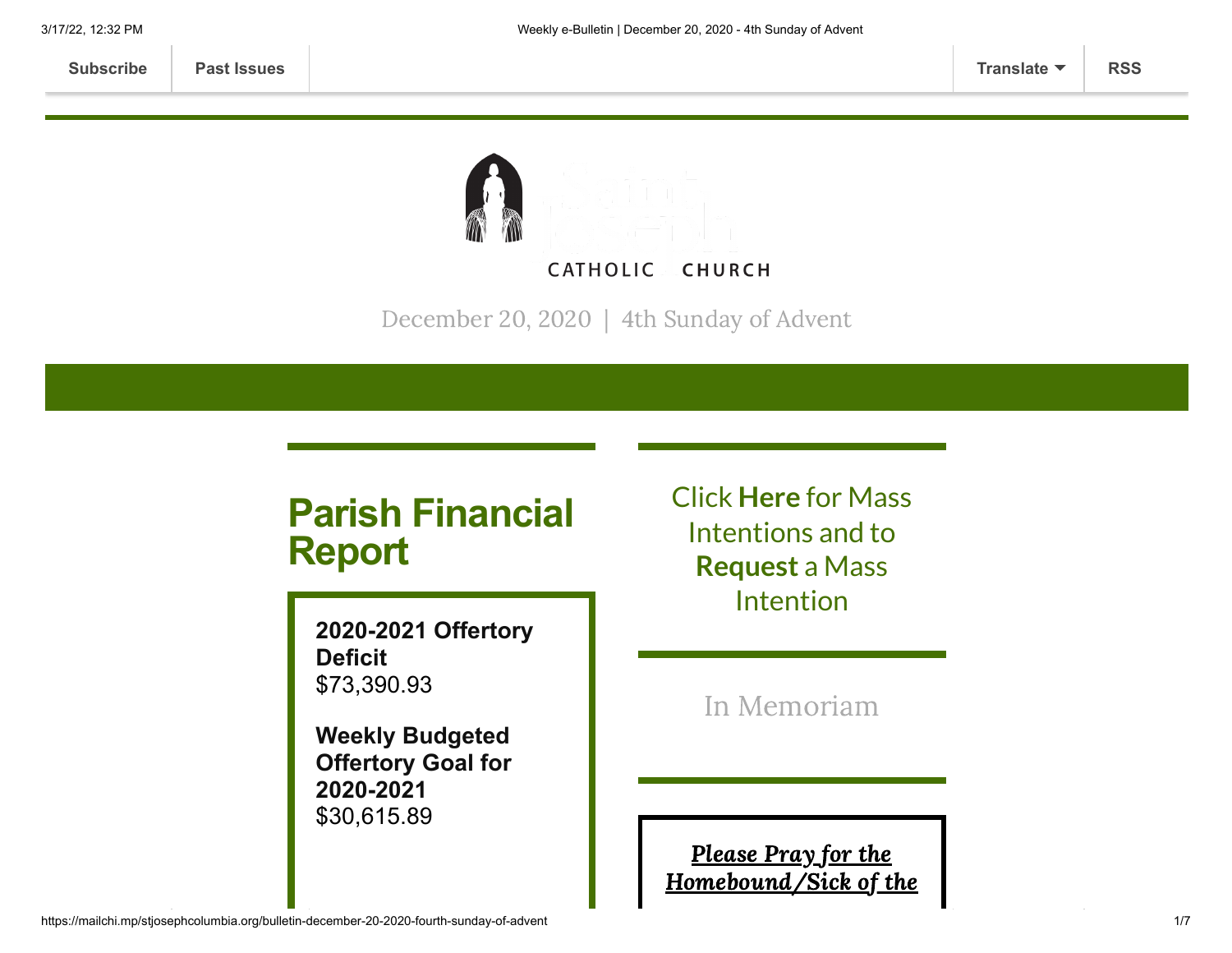Order [of Worship](https://84aadc19-53c5-40cc-90da-b6ef66a7e382.filesusr.com/ugd/2de225_2cc5ba8bf26b4f9296ce1102f3e883ac.pdf) - 4th Sunday of Advent

 $\ddotsc$ 

### Mass Times for This Weekend (December 19-20)

### Saturday Vigil 5:30 PM

(Church - max capacity 80 - Parishioners will be directed to the gymnasium for overflow seating to view Mass via simulcast.) Sunday 8 AM (Church - max capacity 80 - Parishioners will be directed to the gymnasium for overflow seating to view Mass via simulcast.) Sunday 10:30 AM (Church - max capacity 48 (due to choir) - Parishioners will be directed to the gymnasium for overflow seating to view Mass via simulcast.) Livestreaming on [Facebook](https://www.facebook.com/stjosephcolumbia/)[/YouTube](https://www.youtube.com/c/StJosephCatholicChurchColumbiaSC), Broadcast 90.9 FM.

The **Tabernacle Vigil Candle**, December 20 to January 2, is given by Doris Jovanelly in loving memory of her husband, Ernie, and their daughter, Vicki.

### ALTAR FLOWERS

Opportunities to remember or honor loved ones and special occasions with flowers for our liturgies are available this winter on the weekends of January 23/24, 30/31 and February 13/14. For more information or to check on the availability of other dates, please call Teresa Chmura at 803.254.7646 ext. 410. The suggested donation is \$200.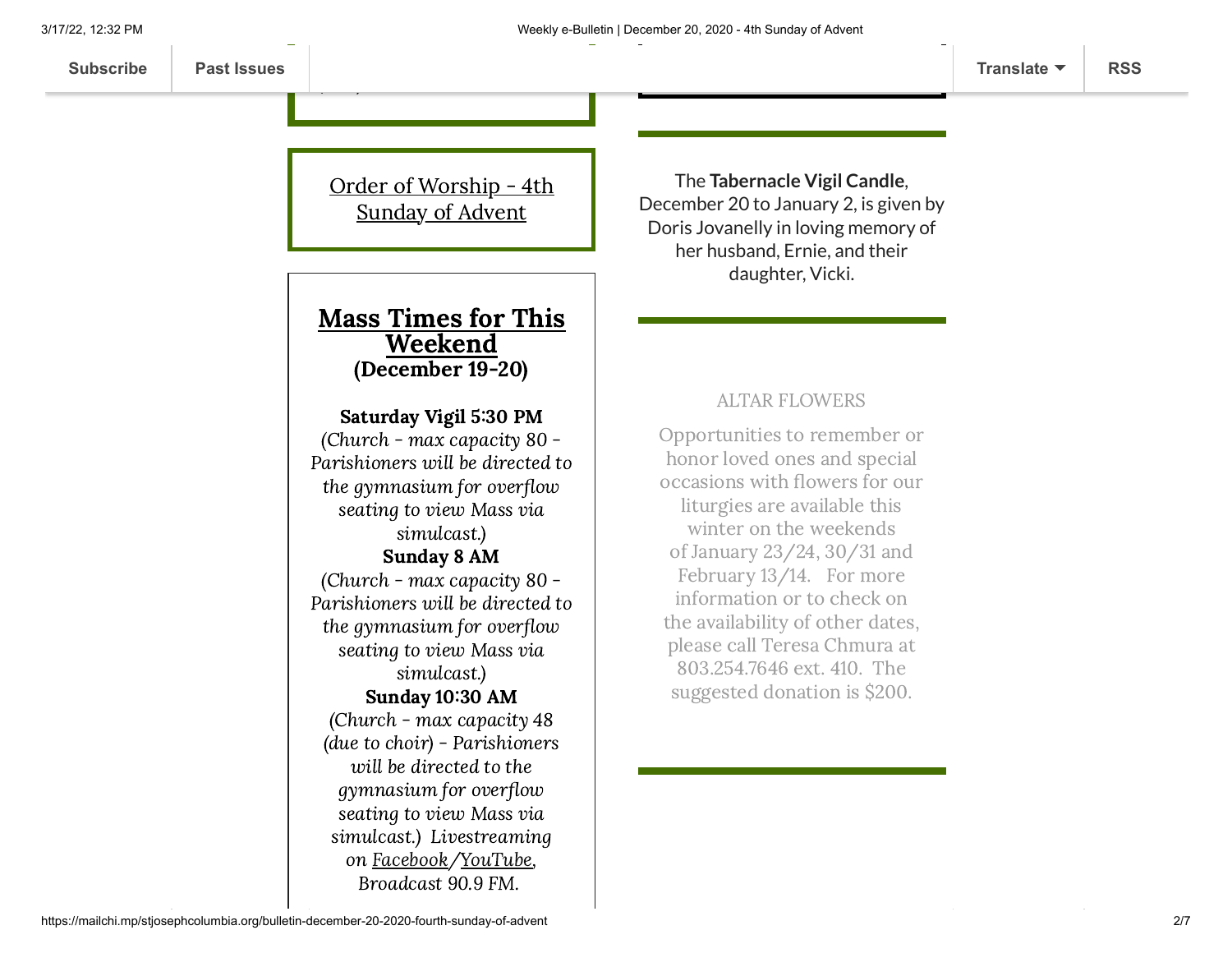Parishioners will be directed to the gymnasium for overflow seating to view Mass via simulcast.) Daily Mass (T-F at 7:30 AM) (Church - Livestreaming Facebook/YouTube)



### **Join Us for Eucharistic Adoration on Tuesdays**

**Click Here for the Signup [Schedule](https://www.signupgenius.com/go/60b0c4faea822a7fa7-eucharistic)**

### When attending Mass in the Church:

We ask that you please sit after the liturgical procession exits the Nave. Following the completion of the organ postlude an usher will dismiss each row.

### Please exit using the side aisles.

We appreciate your cooperation and support as we continue to do our best to keep our parish family safe.

# Christmas Mass

## **Volunteers Needed for Masses!**

## **Be a Part of Our Greeter Ministry!**

As parishioners, we are asked to give our time, treasure, and talent to our Church, and we are in need of your time! We need volunteers to assist with the entrance and seating of parishioners at all weekend Masses. Those who volunteer will be given guaranteed seating for that Mass for up to 3 additional family members *(please note: for the 10:30 AM Mass, volunteers are guaranteed seating for 2 additional family*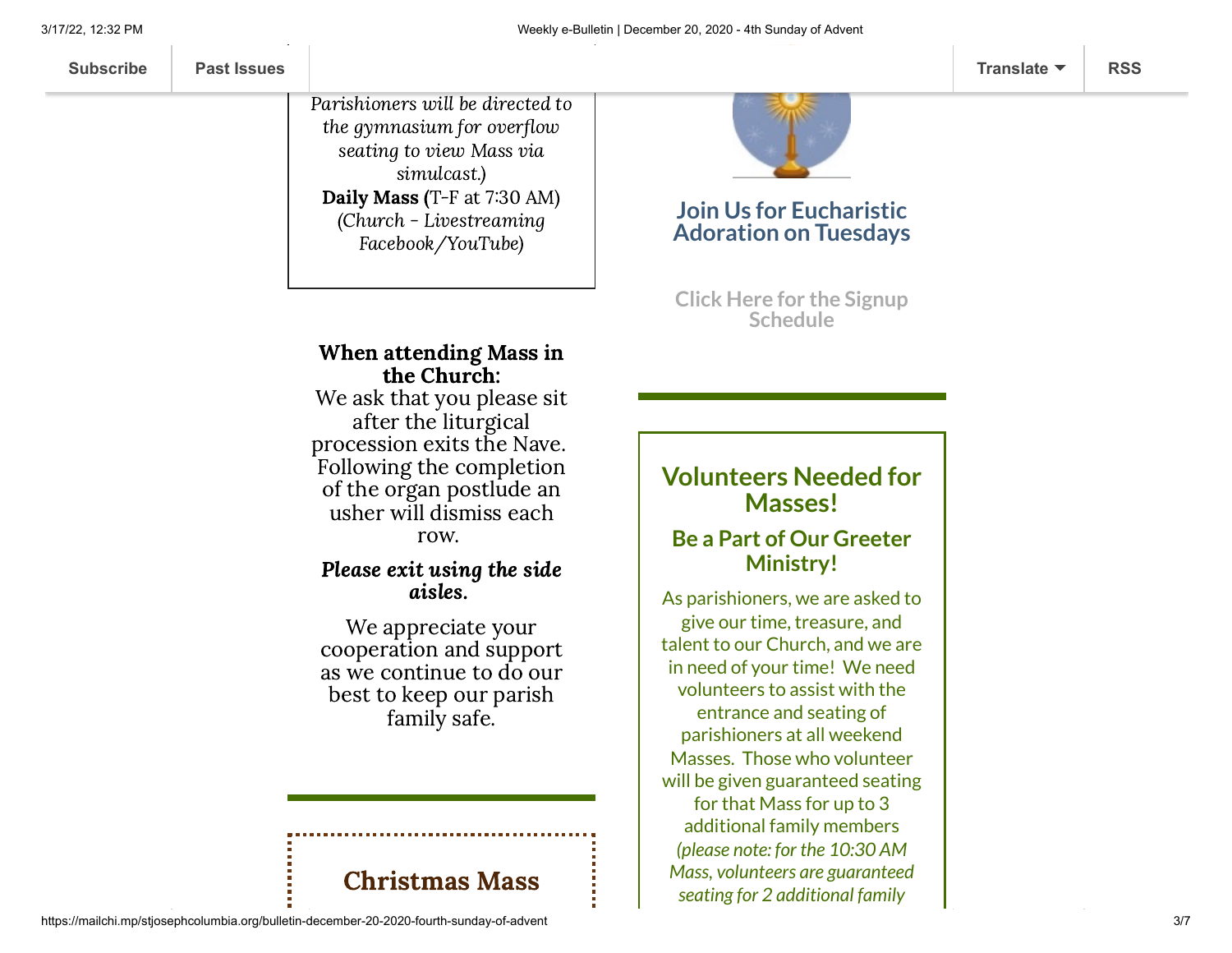| <b>Subscribe</b> | <b>Past Issues</b> |                                                                                                                                                                                                                                                                                                                                                        |                                                                                                                                                                                                                                                    | Translate $\blacktriangledown$ | <b>RSS</b> |
|------------------|--------------------|--------------------------------------------------------------------------------------------------------------------------------------------------------------------------------------------------------------------------------------------------------------------------------------------------------------------------------------------------------|----------------------------------------------------------------------------------------------------------------------------------------------------------------------------------------------------------------------------------------------------|--------------------------------|------------|
|                  |                    | <b>Christmas Eve 4:00 PM in</b><br>Church (MAX CAPACITY in<br>Church is 80), simulcast for<br>overflow in Gym.<br>Livestreamed to our Facebook<br>page and YouTube channel.                                                                                                                                                                            | starting.<br>5:30 PM- Church Mass (arrival<br>time at $4:45$ PM)<br>8:00 AM - Church Mass (arrival<br>time at $7:15$ AM)<br>10:30 AM - Church Mass<br>(arrival time at 9:45 AM)                                                                    |                                |            |
|                  |                    | <b>Christmas Eve 6:30 PM in</b><br>Church (MAX CAPACITY in<br>Church is 80), simulcast for<br>overflow in Gym.<br>Livestreamed to our Facebook<br>page and YouTube<br>channel and Broadcast on<br>90.9 FM.<br>Christmas Eve 10:00 PM in<br>Church (MAX CAPACITY in<br>Church is 80), simulcast for<br>overflow in Gym.<br>Livestreamed to our Facebook | 12:15 PM - Gym Mass (arrival<br>time at 11:30 AM)<br>If you are interested or for more<br>information, please contact Dan<br>Wagner<br>dan@stjosephcolumbia.org or<br>call the Church Office at<br>803.254.7646.<br><b>Click HERE to Volunteer</b> |                                |            |
|                  |                    | page and YouTube channel.<br>Christmas Day 9:00 AM in<br>Church (MAX CAPACITY in<br>Church is 80), simulcast for<br>overflow in Gym.<br>Livestreamed to our Facebook<br>page and YouTube<br>channel and Broadcast on<br>90.9 FM.<br>Christmas Day 11:00 AM in<br>Church (MAX CAPACITY in<br>Church is 80), simulcast for<br>overflow in Gym.           | CATHOLIC SCHOOL<br>We are pleased to announce that our<br>2021-2022 enrollment is now open.<br>We are already experiencing waiting<br>lists at many grade levels. The                                                                              |                                |            |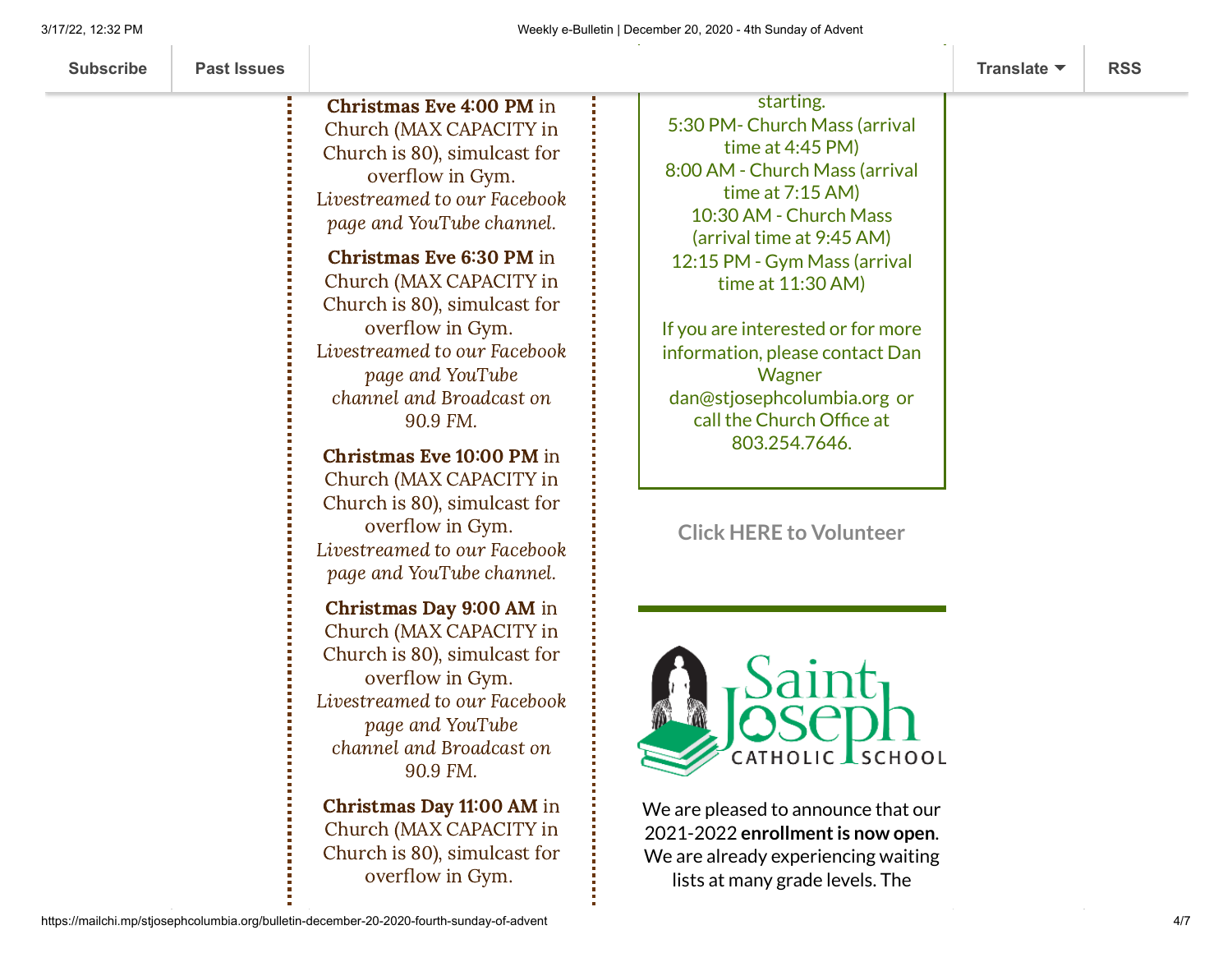**[Subscribe](http://eepurl.com/ded6Lz) [Past Issues](https://us9.campaign-archive.com/home/?u=7399f6b35c8ab775fb1714c3d&id=770b4a80d3) [Translate](javascript:;) [RSS](https://us9.campaign-archive.com/feed?u=7399f6b35c8ab775fb1714c3d&id=770b4a80d3)**

Click "Apply" to get started.

The school will be closed from 12 noon Friday, December 18 to Monday, January 4 for Christmas Break. Classes will resume on Tuesday, January 5. We wish all of you a very Merry Christmas and a Happy New Year!

## Click on image below to enlarge

Support the [Bicentennial](https://www.stjosephcolumbia.org/bicentennial-campaign) Campaign

**BICENTENNIAL CHURCH**<br>IMPROVEMENTS Covered entrance from the small eurtyard entrance and the lonham side entrance Replace the one existing restroom with three handicap<br>accessible restrooms

# **Important Confirmation News:**

Attention: Parents/ Guardians of all students



Cardinal Newman will be the only private school in the Midlands, and one of only approximately 2,000 schools nationwide, to implement the AP Capstone Diploma Program - an innovative program that allows students to develop the skills that matter most for college success, such as research, collaboration, and communication. The program will launch in the fall of 2021. To learn about this exciting new program and why so many Midlands' families call Cardinal Newman home, contact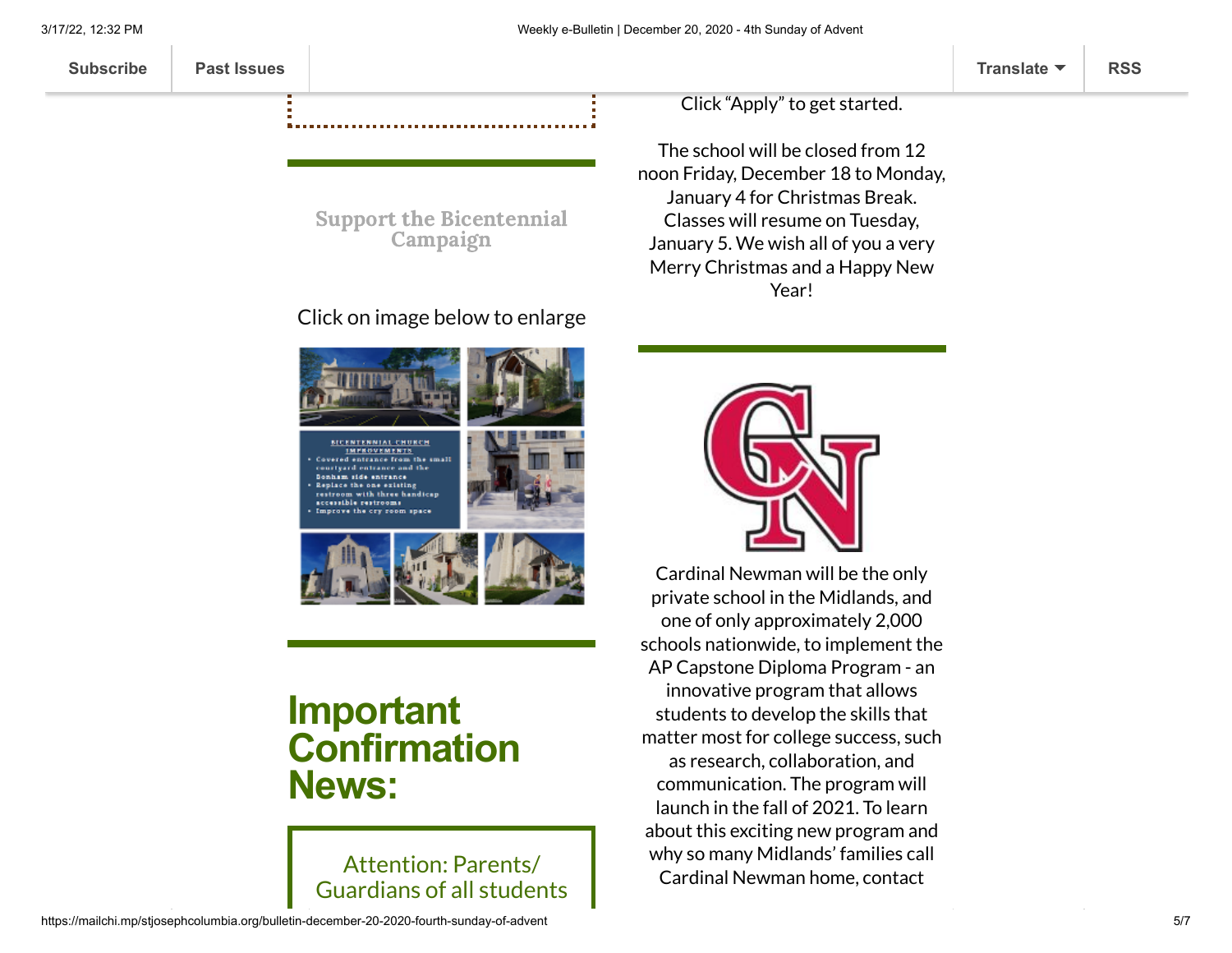that are seeking Confirmation during our next formation cycle: Please take some time over the next few days to visit the [Sacraments](https://www.stjosephcolumbia.org/sacraments) section of our website and view the video that is posted there in the Confirmation section. It will answer questions about the way the program will move forward in the next year, as well as provide links to the official registration form, and other important information. [https://www.stjosephcolumbia.](https://www.stjosephcolumbia.org/sacraments) org/sacraments

We're enrolling now! [cnhs.org.](https://linkprotect.cudasvc.com/url?a=http%3a%2f%2fcnhs.org%2f&c=E,1,2Mo_JMIHaB-c0zDGWr3EWDa6xbquZA7_LbN_2yW6tVEzzoVFJuYR-yOyo74vaHA3Nld6C9fPp4T4VwyMCAHgBev-_5yWadDlo-TQPQSKJUhDGhM,&typo=1)

**35th Annual Community Christmas Dinner** 12.25.20 from 3 PM - 5 PM The Basilica of St. Peter 1529 Assembly Street *Sponsored by the Society of St. Vincent de Paul*